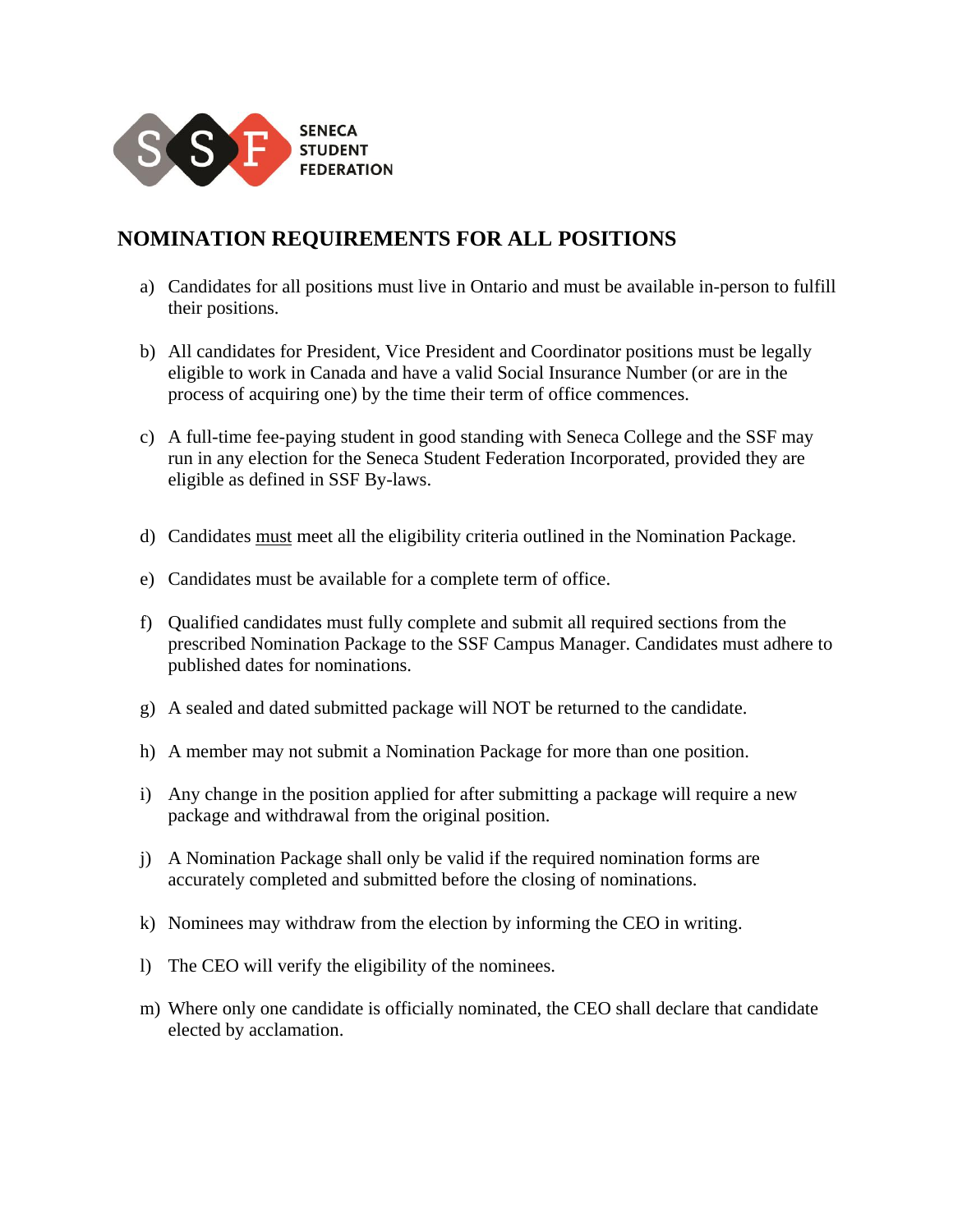- n) Candidates running for the student representative position on Seneca's Board of Governors may not run for any Seneca Student Federation positions.
- o) The current student representative on Seneca's Board of Governors may not run for any SSF position unless they resign from the Board of Governors first.
- p) Candidates may not be serving on any other student government/representative board (e.g. Seneca Athletics Association or other post-secondary student unions).

## **CANDIDATE QUALIFICATIONS AND ELIGIBILITY CRITERIA A. BOARD OF DIRECTOR STUDENT REPRESENTATIVE POSITIONS**

- i. Must be 18 years of age by the first day of their Term of Office.
- ii. Candidates must be in no less than their second semester at the College and be willing and able to serve a complete term of office while at the College.
- iii. All nominees must have met a cumulative or program Grade Point Average (GPA) of no less than 3.0. Candidates will be required to sign a release form allowing the CEO to check their GPA at the time of submission. Successful candidates will have their GPA checked additional times throughout the academic year.
- iv. No SSF member shall be elected as a Director for more than two terms.

## **B. PRESIDENT POSITION**

- i. Any candidates for this elected office must be in no less than their second semester at the College and able to serve a complete term of office while at the College.
- ii. All nominees have met a cumulative or program Grade Point Average (GPA) of no less than 3.0. Candidates are required to sign a release form allowing the CEO to check their GPA at the time of submission. Successful candidates will have their GPA checked additional times throughout the academic year. A President seeking a second term of office shall be exempt from the cumulative or program GPA requirement if they do not take any courses during their term as President.
- iii. In addition to the above qualifications, candidates for the President position must have served in at least one of the following positions: